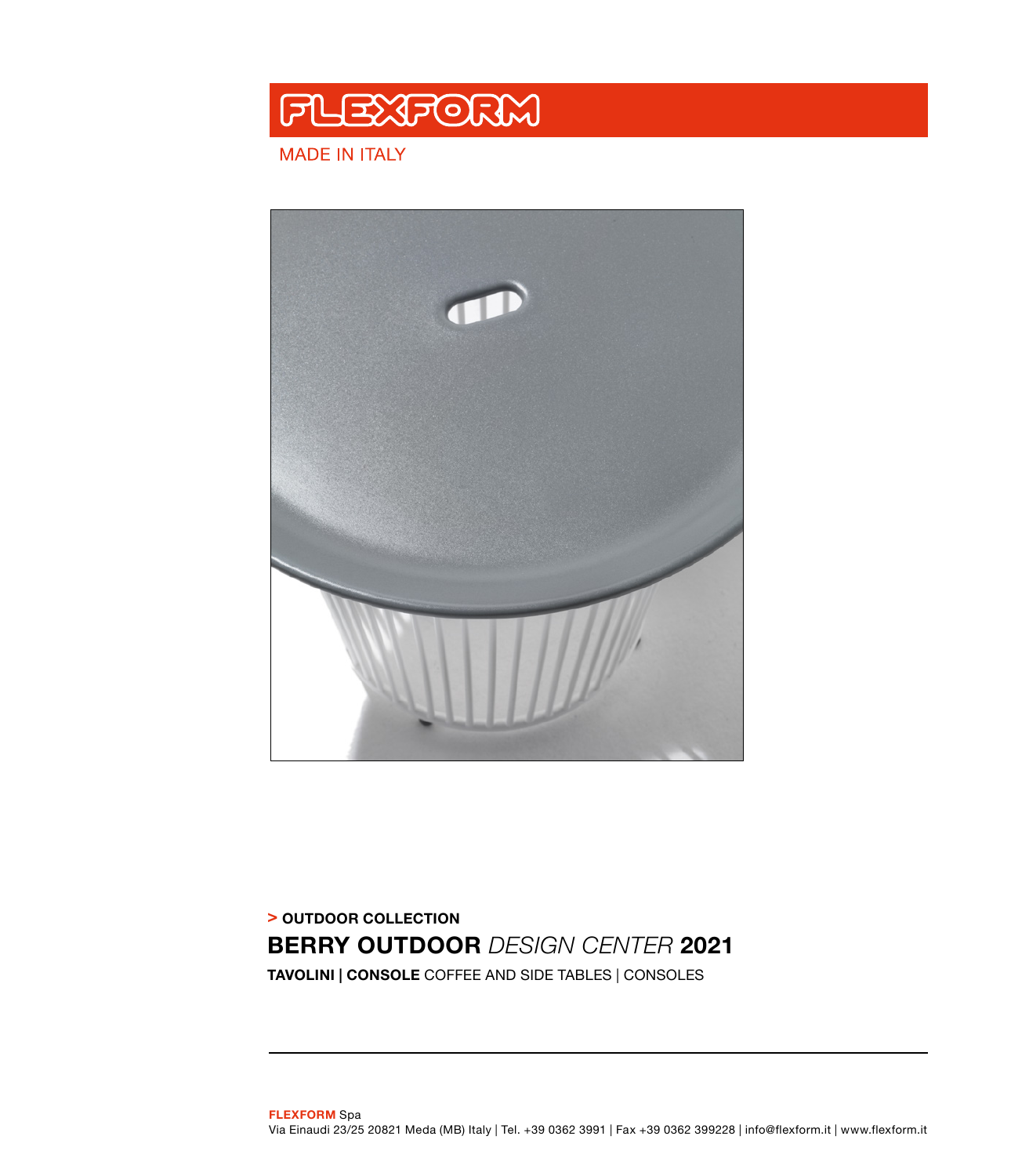### **BERRY OUTDOOR** *| DESIGN CENTER |* **2021**

#### **Struttura**

in acciaio inox 304 nelle finiture elettrolucidato o verniciato a forno con polveri epossidiche nei colori bianco 100, rosso vino 405, verde kaki 705, brunito o nella finitura opaca nei colori sabbia, verde, mattone e bianco

### Piano

in ceramica nei colori avena, ostrica, grigio blu, verde muschio e mattone

### Piedi

poggia a terra su puntali in materiale termoplastico

**Cover** 

in materiale impermeabile. A richiesta e con supplemento di prezzo

#### *Structure*

*Ceramic top*

*in electropolished 304 stainless steel; or, with epoxy powder-coat finish in white 100, wine red 405, or khaki green 705; burnished; or with matte finish in sand, green, brick or white*

*in the following colors: oat, oyster, grey-blue, moss green or brick*

*Feet rest on tips made of thermoplastic material*

*Cover*

*in water-repellent material. Cover is upon request, with upcharge*

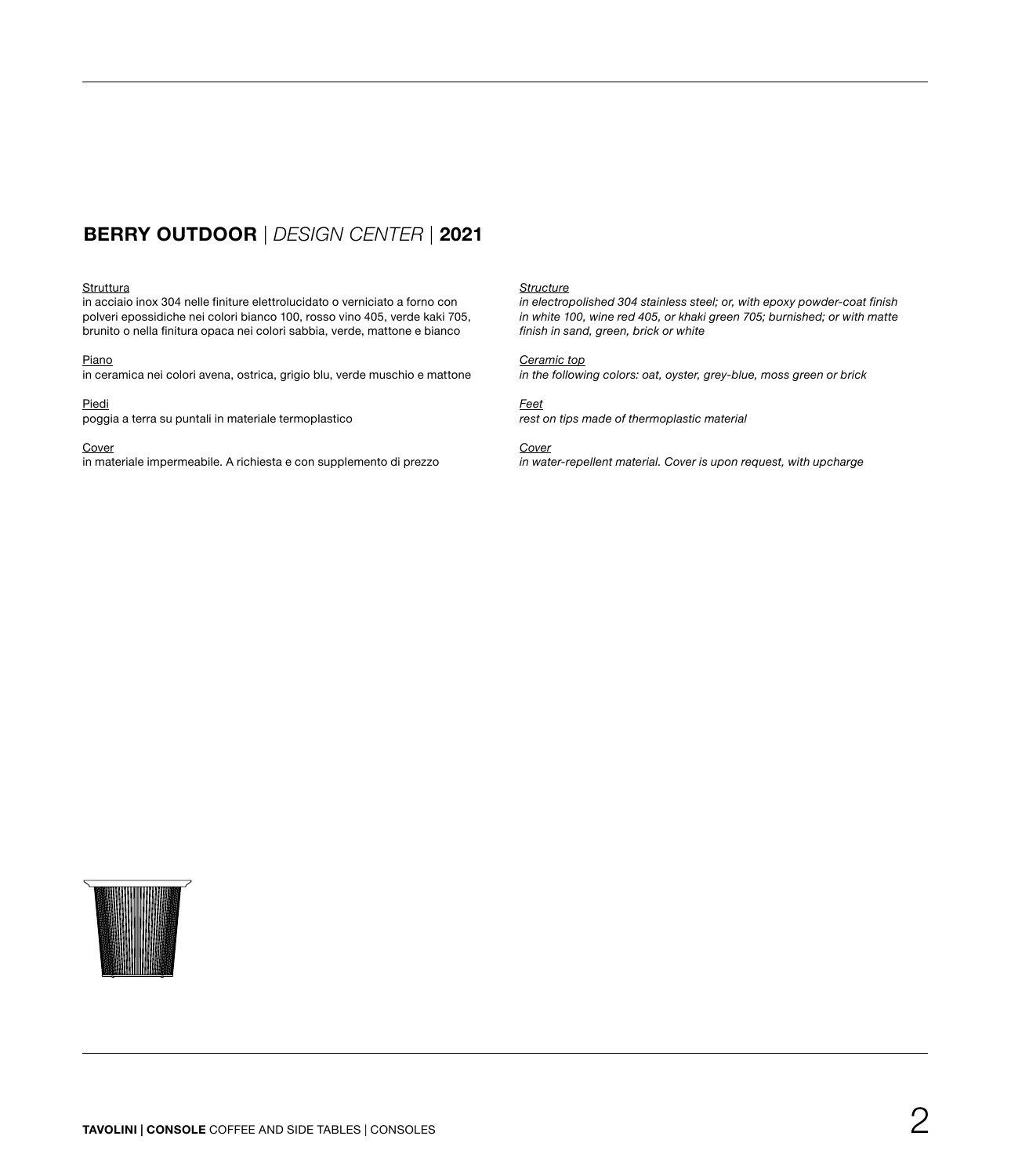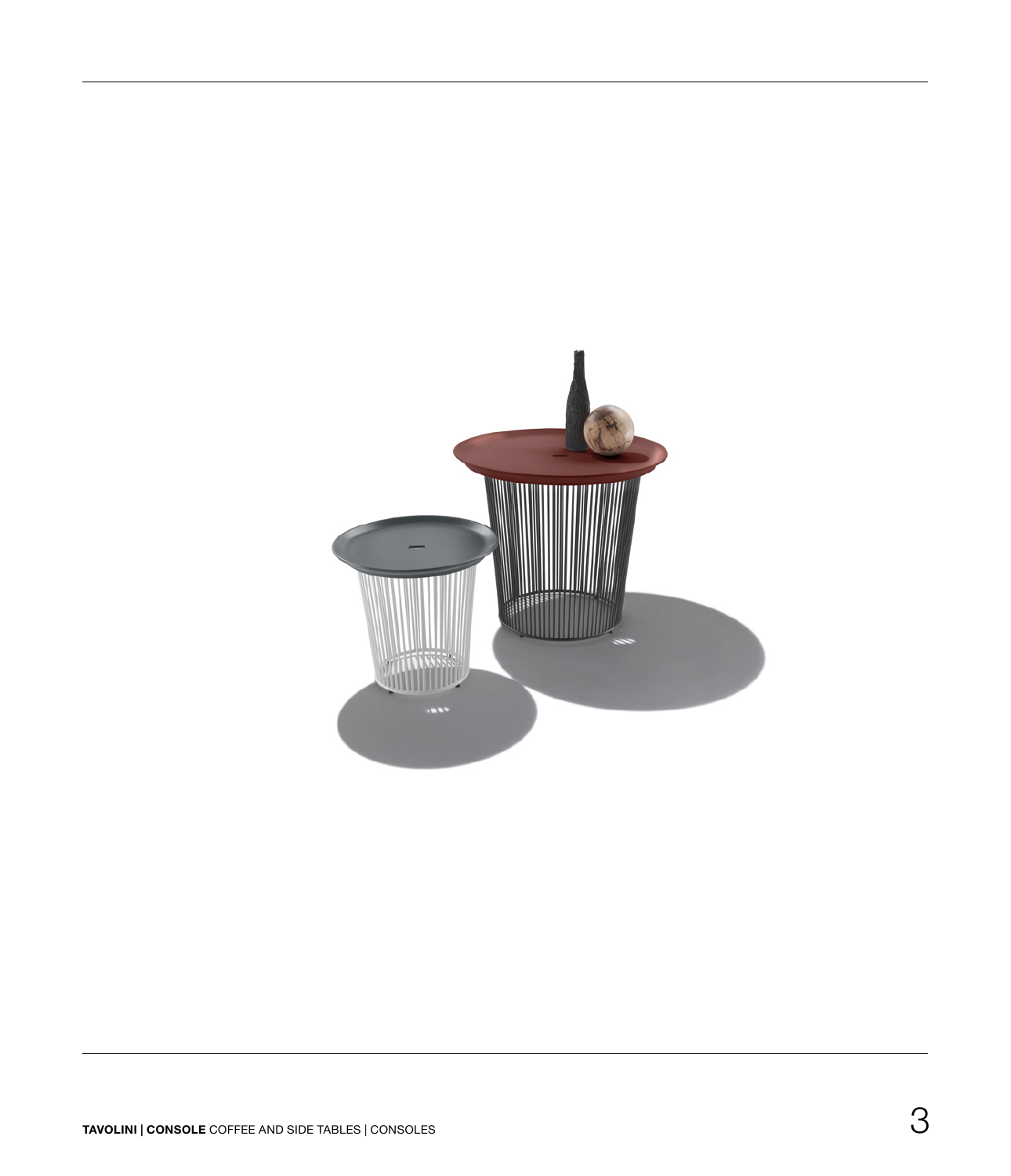